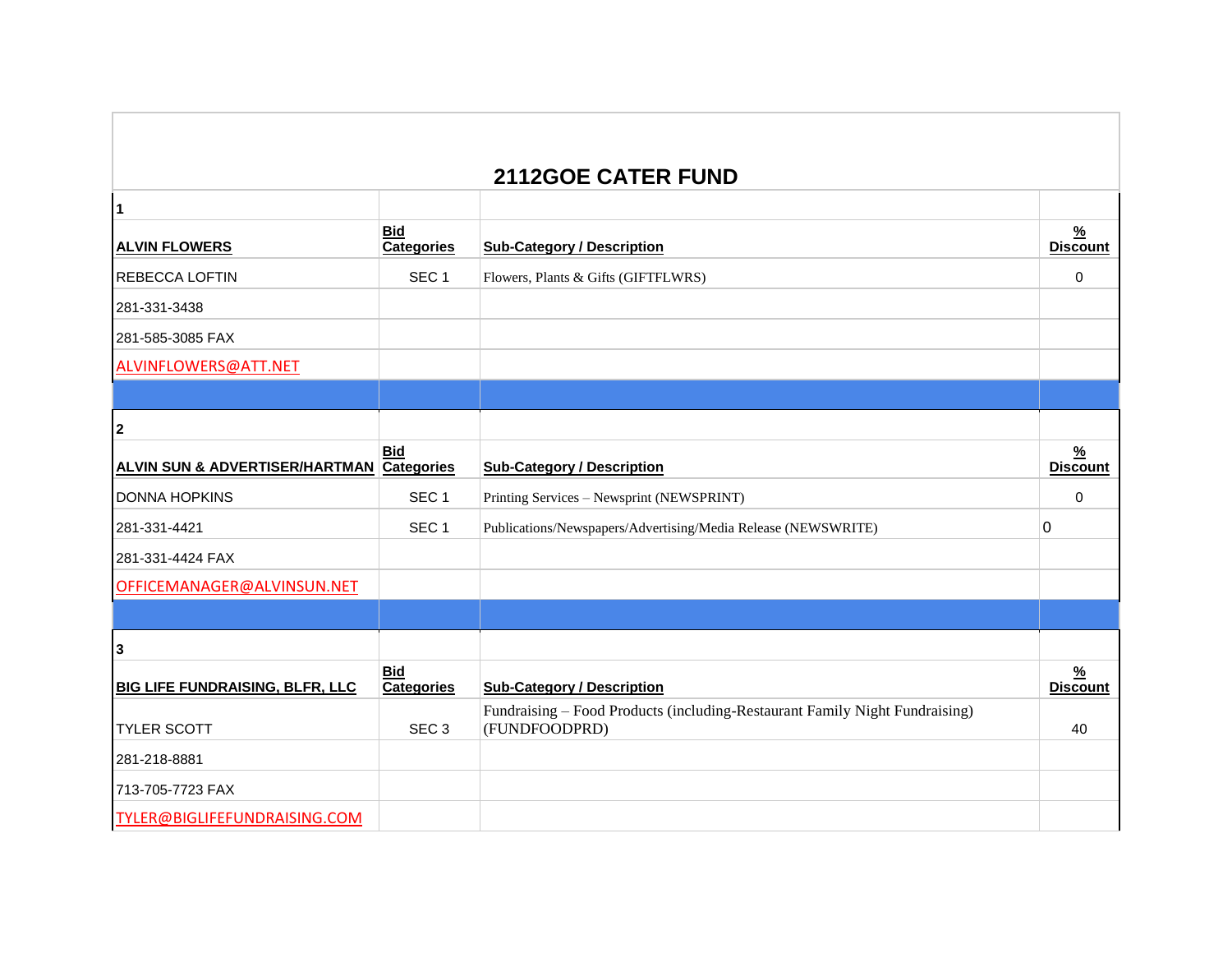| 4                                   |                                 |                                                                                              |                                  |
|-------------------------------------|---------------------------------|----------------------------------------------------------------------------------------------|----------------------------------|
| <b>ED NESRSTA JEWELRY, INC</b>      | <b>Bid</b><br><b>Categories</b> | <b>Sub-Category / Description</b>                                                            | $\frac{9}{6}$<br><b>Discount</b> |
| <b>DAVID NESRSTA</b>                | SEC <sub>1</sub>                | GOE-General Operating Supplies (GOES)                                                        | $\Omega$                         |
| 281-331-4852                        | SEC <sub>1</sub>                | Imprem - Student & Staff Awards, Trophies Incentives (AWARDTROPH)                            | $\Omega$                         |
| <b>NO FAX</b>                       |                                 |                                                                                              |                                  |
| DAVID.NESRSTA@YAHOO.COM             |                                 |                                                                                              |                                  |
|                                     |                                 |                                                                                              |                                  |
| 5                                   |                                 |                                                                                              |                                  |
| <b>ELITE FUNDRAISING / EDJE LLC</b> | <b>Bid</b><br><b>Categories</b> | <b>Sub-Category / Description</b>                                                            | $\frac{9}{6}$<br><b>Discount</b> |
| <b>BARBARA PLOCHARSKY</b>           | SEC <sub>3</sub>                | Fundraising – Food Products (including-Restaurant Family Night Fundraising)<br>(FUNDFOODPRD) | $\Omega$                         |
| 866-701-3473                        | SEC <sub>3</sub>                | Fundraising - General Merchandise (FUNDGENRL)                                                | 0                                |
| <b>NO FAX</b>                       | SEC <sub>3</sub>                | Fundraising - Stationery/Paper Goods (FUNDPPRGDS)                                            | 0                                |
| BARB.P@EDJEFUNDRAISING.COM          | SEC <sub>3</sub>                | Fundraising - Vendor Discount Coupons/Books/Cards (FUNDSPRTCRD)                              | 0                                |
|                                     |                                 |                                                                                              |                                  |
| 6                                   |                                 |                                                                                              |                                  |
| <b>ENGRAVING ETC</b>                | <b>Bid</b><br><b>Categories</b> | <b>Sub-Category / Description</b>                                                            | $\frac{9}{6}$<br><b>Discount</b> |
| <b>JOAN YOUNG</b>                   | SEC <sub>1</sub>                | Imprem - Specialty & Promotional Items (SPECIAL)                                             | $\Omega$                         |
| 281-331-6275                        | SEC <sub>1</sub>                | Imprem - Student & Staff Awards, Trophies Incentives (AWARDTROPH)                            | $\Omega$                         |
| <b>NO FAX</b>                       | SEC <sub>3</sub>                | Fundraising - Gift Items (FUNDGIFTS)                                                         | 0                                |
| YOUNGJO917@AOL.COM                  |                                 |                                                                                              |                                  |
|                                     |                                 |                                                                                              |                                  |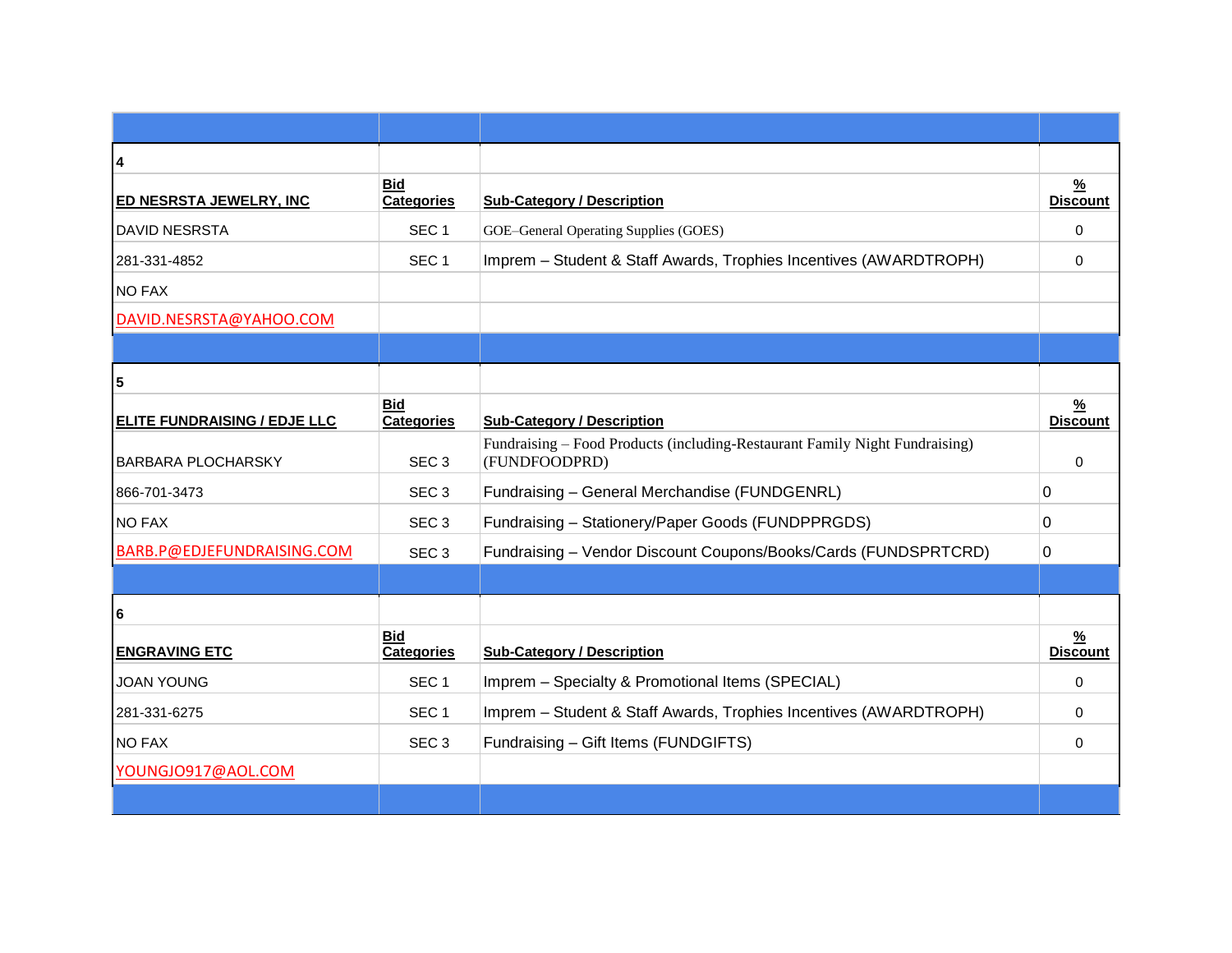| 7                                               |                                 |                                                                                              |                                  |
|-------------------------------------------------|---------------------------------|----------------------------------------------------------------------------------------------|----------------------------------|
| <b>HOUSTON GRADUATION CENTER,</b><br><b>INC</b> | <b>Bid</b><br>Categories        | <b>Sub-Category / Description</b>                                                            | $\frac{9}{6}$<br><b>Discount</b> |
| MARK H. BRANCH                                  | SEC <sub>1</sub>                | GOE-General Operating Supplies (GOES)                                                        | $\Omega$                         |
| 713-864-6464                                    | SEC <sub>1</sub>                | Food - Paper Goods, Utensils, Flatware & Small Wares (FOOD_PAPR-_GDS)                        | $\Omega$                         |
| 713-864-9955 FAX                                | SEC <sub>1</sub>                | Event Center/Banquet Facilities (EVENT)                                                      | 0                                |
| OFFICE@HJGRADCENTER.COM                         | SEC <sub>1</sub>                | Graduation Supplies (GRADSUPPL)                                                              | 0                                |
|                                                 | SEC <sub>1</sub>                | Meeting & Event Supplies (DECORMTGSUP)                                                       | 0                                |
|                                                 | SEC <sub>1</sub>                | Photo Processing Services (PHOTOGROUP)                                                       | 0                                |
|                                                 | SEC <sub>1</sub>                | Printing Services - Newsprint (NEWSPRINT)                                                    | 0                                |
|                                                 | SEC <sub>1</sub>                | Imprem - Silk Screen, Imprinted, Embroidered items (SHIRTIMPR)                               | 0                                |
|                                                 | SEC <sub>1</sub>                | Imprem - Specialty & Promotional Items (SPECIAL)                                             | 0                                |
|                                                 | SEC <sub>3</sub>                | Fundraising - Candles/Scented Products (FUNDCANDLE)                                          | 0                                |
|                                                 | SEC <sub>3</sub>                | Fundraising - General Merchandise (FUNDGENRL)                                                | 0                                |
|                                                 | SEC <sub>3</sub>                | Fundraising - Gift Items (FUNDGIFTS)                                                         | 0                                |
|                                                 | SEC <sub>3</sub>                | Fundraising - Spirit Items (FUNDSPIRIT)                                                      | 0                                |
|                                                 | SEC <sub>3</sub>                | Fundraising - Not Otherwise Specified/Classified (FUNDOTHER)                                 | 0                                |
|                                                 |                                 |                                                                                              |                                  |
| 8                                               |                                 |                                                                                              |                                  |
| <b>KC'S DAWGS &amp; CATERING</b>                | <b>Bid</b><br><b>Categories</b> | <b>Sub-Category / Description</b>                                                            | $\frac{9}{6}$<br><b>Discount</b> |
| <b>ERVIN THOMPSON</b>                           | SEC <sub>1</sub>                | GOE-General Operating Supplies (GOES)                                                        | $\Omega$                         |
| 678-301-8970                                    | SEC <sub>2</sub>                | Restaurants & Catering for Meetings (RESTCATER)                                              | $\Omega$                         |
| <b>NO FAX</b>                                   | SEC <sub>3</sub>                | Fundraising - Food Products (including-Restaurant Family Night Fundraising)<br>(FUNDFOODPRD) | 1                                |
|                                                 |                                 |                                                                                              |                                  |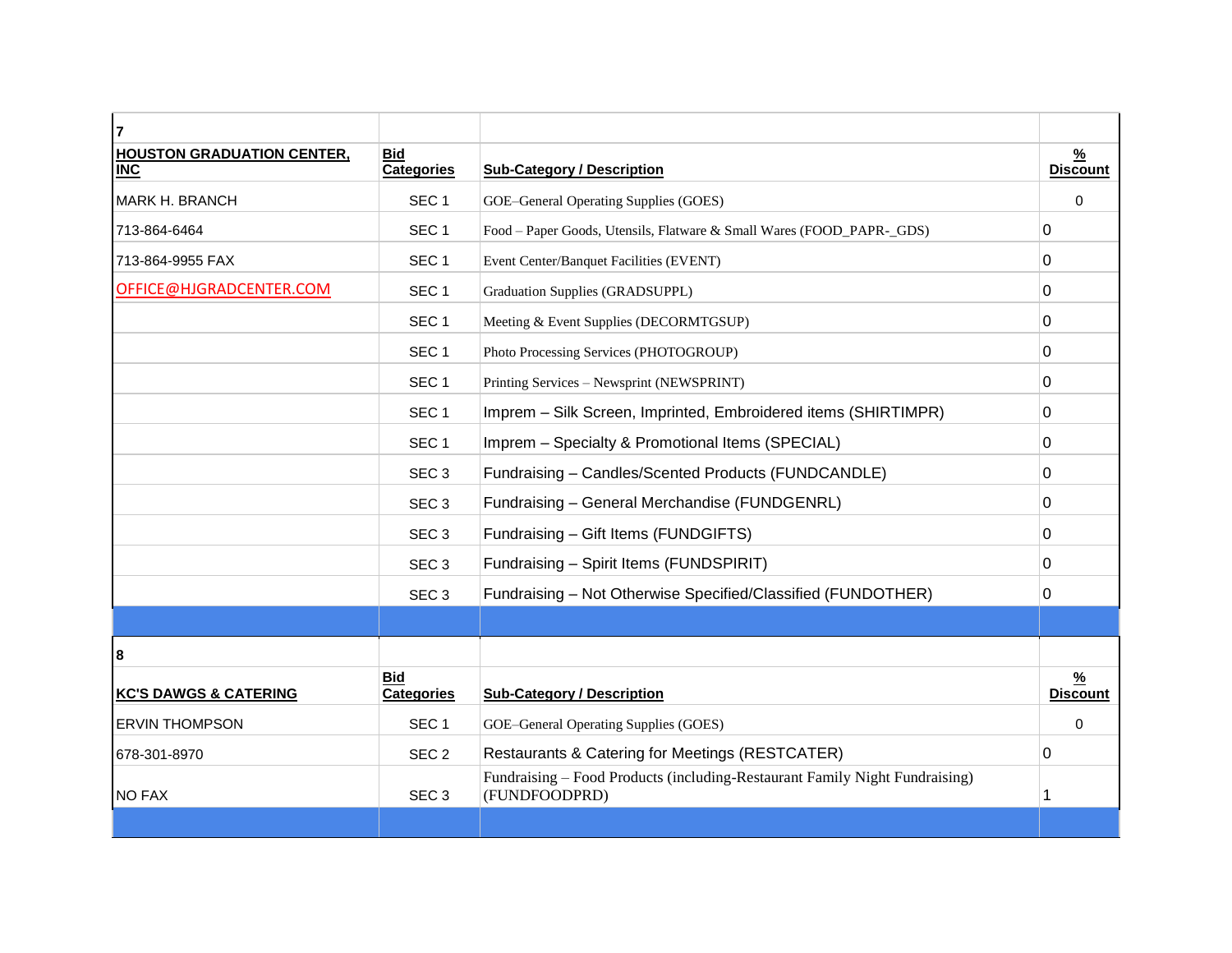| 9                             |                                 |                                                                         |                      |
|-------------------------------|---------------------------------|-------------------------------------------------------------------------|----------------------|
| <b>KEY BUSINESS SOLUTIONS</b> | <b>Bid</b><br><b>Categories</b> | <b>Sub-Category / Description</b>                                       | %<br><b>Discount</b> |
| <b>DAN SHANK</b>              | SEC <sub>1</sub>                | Mailing Services (MAILSERVICE)                                          | 5                    |
| 484-797-7909                  |                                 |                                                                         |                      |
| <b>NO FAX</b>                 |                                 |                                                                         |                      |
| DAN@QTRAK.NET                 |                                 |                                                                         |                      |
|                               |                                 |                                                                         |                      |
| 10                            |                                 |                                                                         |                      |
| <b>KRISTITCH</b>              | <b>Bid</b><br><b>Categories</b> | <b>Sub-Category / Description</b>                                       | %<br><b>Discount</b> |
| <b>KRISTI LENABURG</b>        | SEC <sub>1</sub>                | Flags - Pennants, Decorative Fans *Drapes, Custom Designed (FLAGSFLAGS) | $\Omega$             |
| 281-585-4880                  | SEC <sub>1</sub>                | Flags - Including States & US (FLAGSUSSTATE)                            | 0                    |
| 281-585-3464 FAX              | SEC <sub>1</sub>                | Flag Poles (FLAGPOLES)                                                  | 0                    |
| SALES@KRISTITCH.NET           | SEC <sub>1</sub>                | Imprem - Silk Screen, Imprinted, Embroidered items (SHIRTIMPR)          | 0                    |
|                               | SEC <sub>1</sub>                | Imprem - Specialty & Promotional Items (SPECIAL)                        | $\Omega$             |
|                               | SEC <sub>1</sub>                | Imprem - Student & Staff Awards, Trophies Incentives (AWARDTROPH)       | 0                    |
|                               | SEC <sub>3</sub>                | Fundraising - General Merchandise (FUNDGENRL)                           | $\Omega$             |
|                               | SEC <sub>3</sub>                | Fundraising - Gift Items (FUNDGIFTS)                                    | $\Omega$             |
|                               | SEC <sub>3</sub>                | Fundraising - Spirit Items (FUNDSPIRIT)                                 | $\Omega$             |
|                               | SEC <sub>3</sub>                | Fundraising - Not Otherwise Specified/Classified (FUNDOTHER)            | 0                    |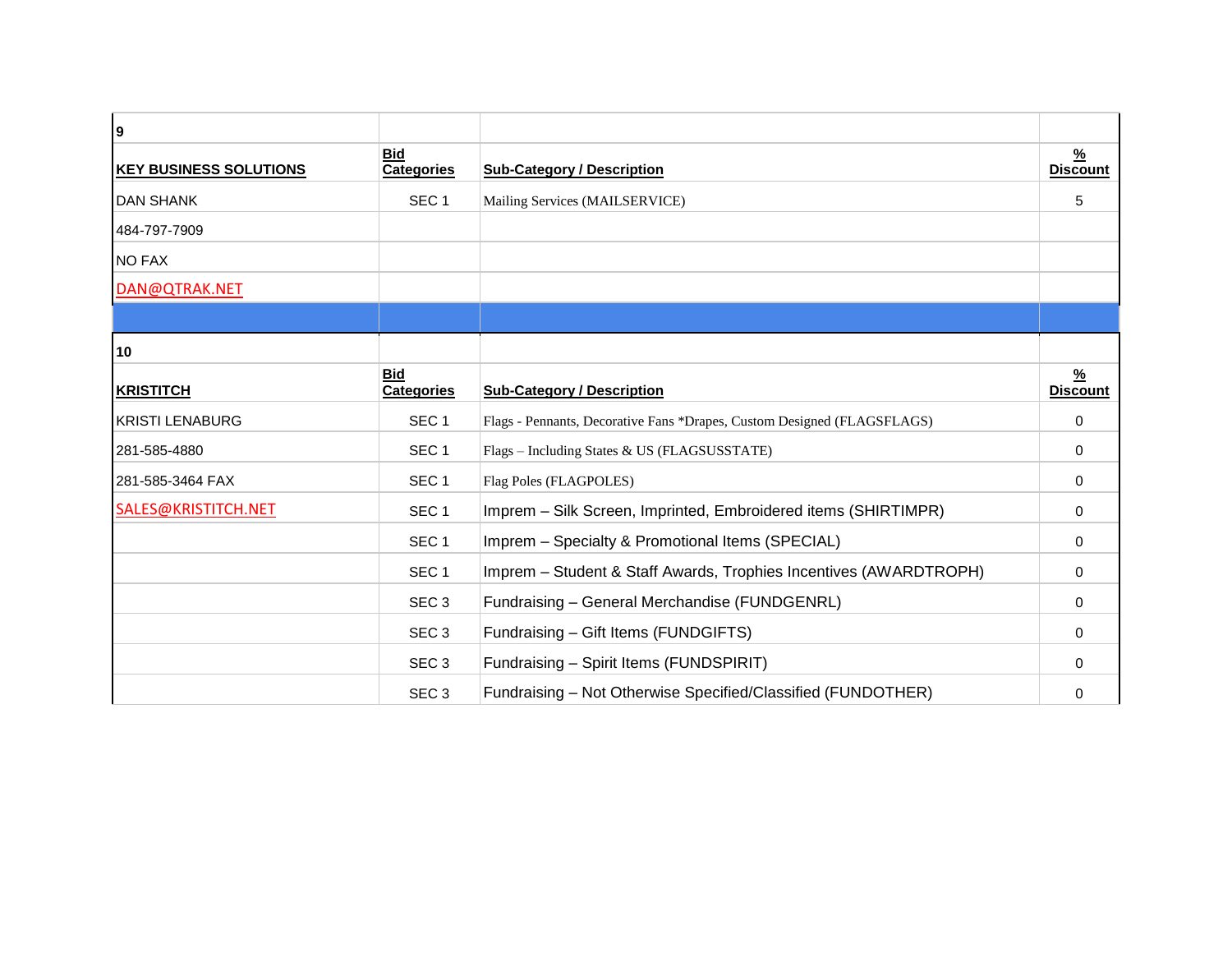| 11                                     |                       |                                                            |                 |
|----------------------------------------|-----------------------|------------------------------------------------------------|-----------------|
| <b>MOM AND ME CREATIONS LLC</b>        | <b>Bid Categories</b> | <b>Sub-Category / Description</b>                          | % Discount      |
| <b>STACIE HOLT</b>                     | SEC <sub>1</sub>      | GOE-General Operating Supplies (GOES)                      | 0               |
| 281-222-5442                           |                       |                                                            |                 |
| <b>NO FAX</b>                          |                       |                                                            |                 |
| MOMANDMECREATIONS21@GMAIL.COM          |                       |                                                            |                 |
|                                        |                       |                                                            |                 |
| 12                                     |                       |                                                            |                 |
| <b>NATIONAL RESTAURANT ASSOCIATION</b> | <b>Bid Categories</b> | <b>Sub-Category / Description</b>                          | % Discount      |
| TUNYA S JOHNSON                        |                       | <b>Restaurants &amp; Catering for Meetings (RESTCATER)</b> |                 |
| 312-715-1010                           |                       |                                                            |                 |
| <b>NO FAX</b>                          |                       |                                                            |                 |
| TJOHNSON@RESTAURANT.ORG                |                       |                                                            |                 |
|                                        |                       |                                                            |                 |
| 13                                     |                       |                                                            |                 |
| PENA'S DONUT HEAVEN LLC                | <b>Bid Categories</b> | <b>Sub-Category / Description</b>                          | % Discount      |
| <b>DEBBIE M PENA</b>                   | SEC <sub>2</sub>      | Restaurants & Catering for Meetings (RESTCATER)            | 10 <sup>1</sup> |
| 713-340-3231                           | SEC <sub>2</sub>      | Food-Grocery & Retail: Food for Students (FOODSTUDENT)     | 10              |
| <b>NO FAX</b>                          | SEC <sub>2</sub>      | Food - Grocery & Retail: Food for Staff (FOODSTAFF)        | 10              |
| DHEAVEN11601@GMAIL.COM                 |                       |                                                            |                 |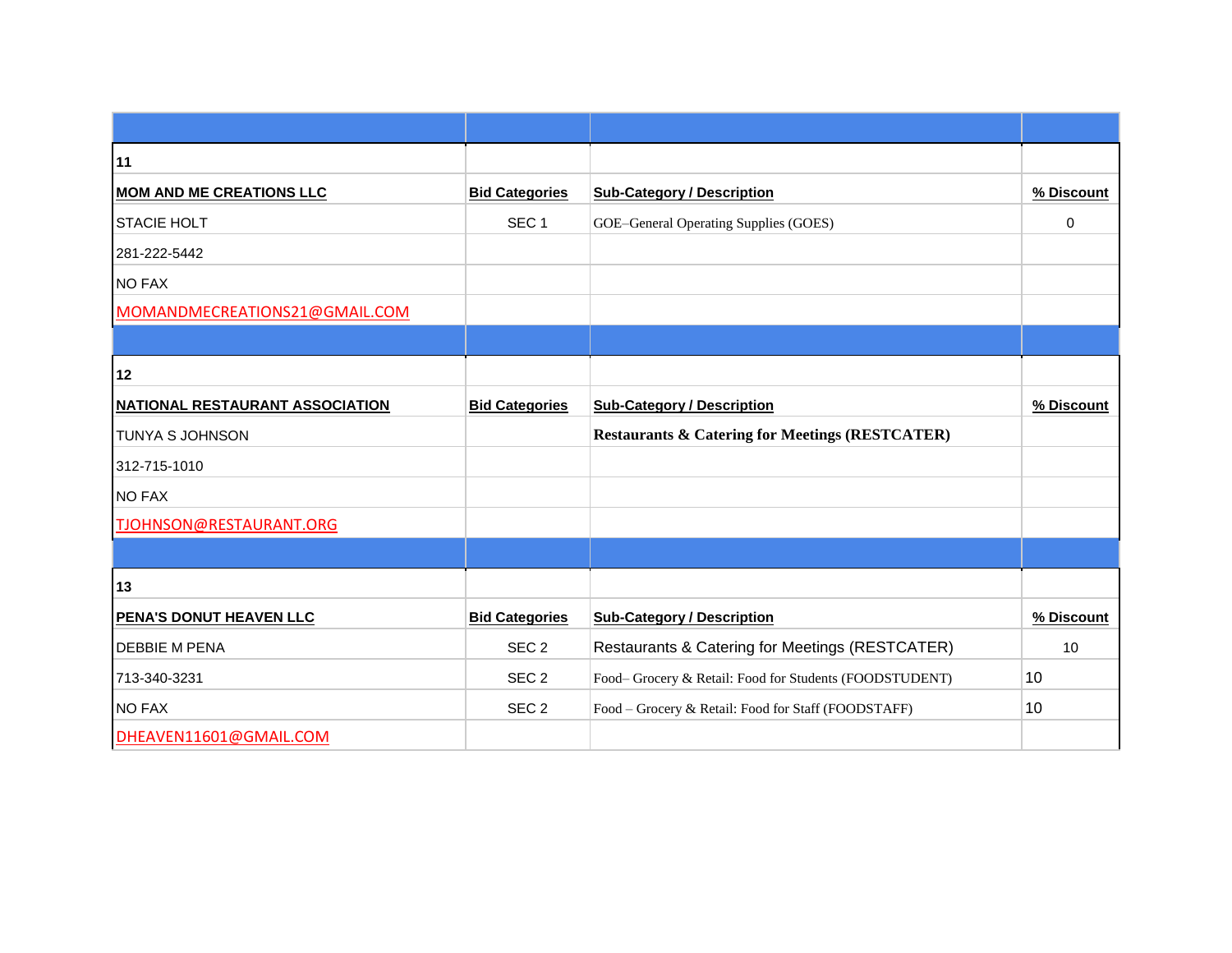| 14                                         |                                 |                                                                   |                                  |
|--------------------------------------------|---------------------------------|-------------------------------------------------------------------|----------------------------------|
| <b>POSITIVE PROMOTIONS INC</b>             | <b>Bid</b><br><b>Categories</b> | <b>Sub-Category / Description</b>                                 | $\frac{9}{6}$<br><b>Discount</b> |
| <b>LUKE MARCHESE</b>                       | SEC <sub>1</sub>                | GOE-General Operating Supplies (GOES)                             | 5                                |
| 877-258-1225                               | SEC <sub>1</sub>                | Graduation Supplies (GRADSUPPL)                                   | 5                                |
| 877-258-1226 FAX                           | SEC <sub>1</sub>                | Imprem - Silk Screen, Imprinted, Embroidered items (SHIRTIMPR)    | 5                                |
| BIDS@POSITIVEPROMOTIONS.COM                | SEC <sub>1</sub>                | Imprem - Specialty & Promotional Items (SPECIAL)                  | 5                                |
|                                            | SEC <sub>1</sub>                | Imprem - Student & Staff Awards, Trophies Incentives (AWARDTROPH) | 5                                |
|                                            |                                 |                                                                   |                                  |
| 15                                         |                                 |                                                                   |                                  |
| <b>RUAL MOBILE HEALTH &amp; WELLNESS</b>   | <b>Bid</b><br><b>Categories</b> | <b>Sub-Category / Description</b>                                 | $\frac{9}{6}$<br><b>Discount</b> |
| <b>ALEXIS HIXON</b>                        | SEC <sub>1</sub>                | GOE-General Operating Supplies (GOES)                             | 0                                |
| 713-447-1495                               |                                 |                                                                   |                                  |
| <b>NO FAX</b>                              |                                 |                                                                   |                                  |
| ALEXHIXON@GMAIL.COM                        |                                 |                                                                   |                                  |
|                                            |                                 |                                                                   |                                  |
| 16                                         |                                 |                                                                   |                                  |
| <b>SHRIMP N STUFF</b><br>DOWNTOWN/COMPAN33 | <b>Bid</b><br><b>Categories</b> | <b>Sub-Category / Description</b>                                 | $\frac{9}{6}$<br><b>Discount</b> |
| <b>MARIIA LISOVA</b>                       | SEC <sub>2</sub>                | Restaurants & Catering for Meetings (RESTCATER)                   | $\Omega$                         |
| 409-974-4609                               |                                 |                                                                   |                                  |
| <b>NO FAX</b>                              |                                 |                                                                   |                                  |
| MASH.LISOVA@SHRIMPNSTUFF.COM               |                                 |                                                                   |                                  |
|                                            |                                 |                                                                   |                                  |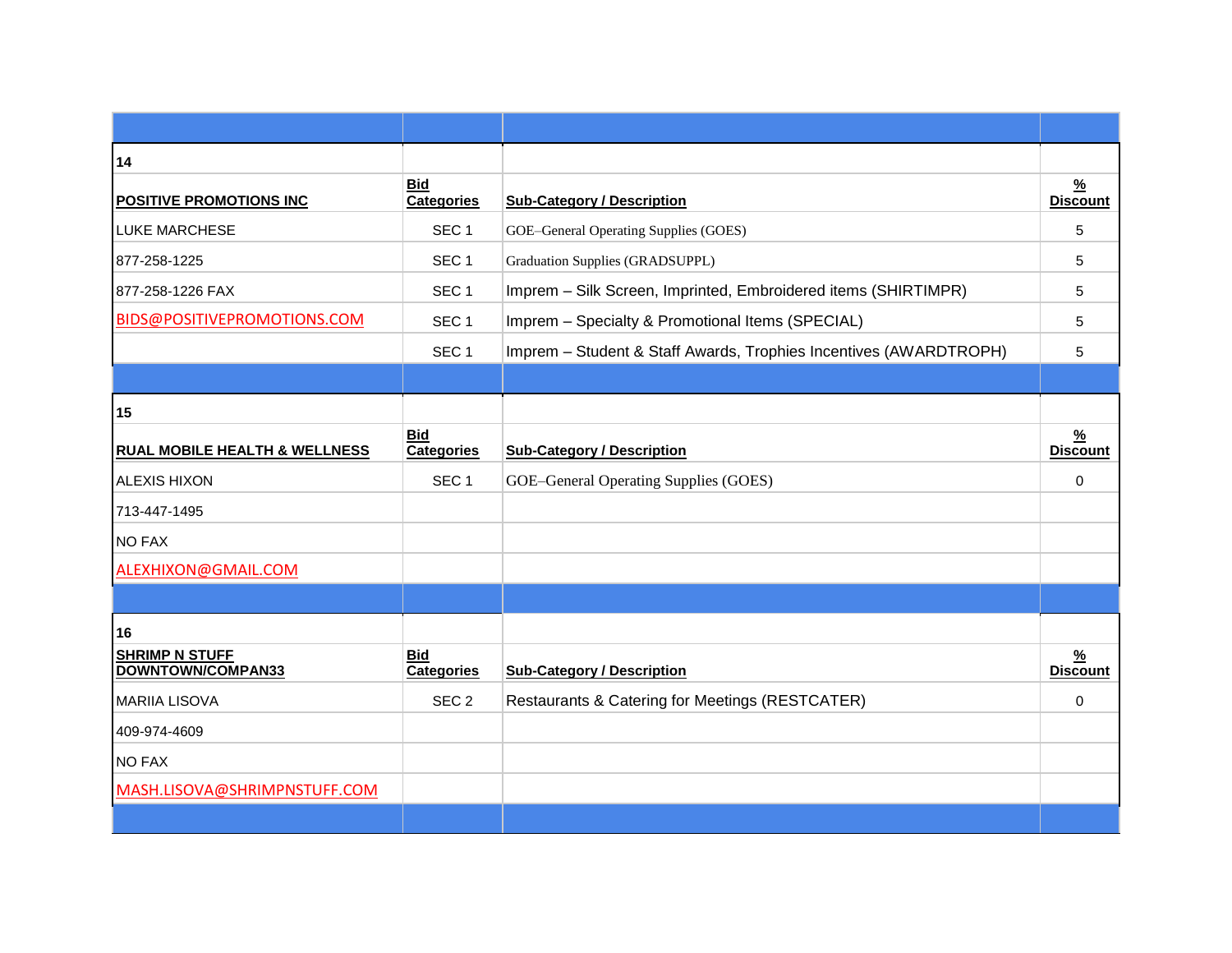| 17                                         |                                 |                                                                                              |                                  |
|--------------------------------------------|---------------------------------|----------------------------------------------------------------------------------------------|----------------------------------|
| <b>SNOWIE EXPRESS, LLC</b>                 | <b>Bid</b><br><b>Categories</b> | <b>Sub-Category / Description</b>                                                            | $\frac{9}{6}$<br><b>Discount</b> |
| <b>VERONICA C. PENA</b>                    | SEC <sub>3</sub>                | Fundraising – Food Products (including-Restaurant Family Night Fundraising)<br>(FUNDFOODPRD) | $\mathbf{0}$                     |
| 832-888-5510                               |                                 |                                                                                              |                                  |
| <b>NO FAX</b>                              |                                 |                                                                                              |                                  |
| SNOWIEEXPRESSLLC@GMAIL.COM                 |                                 |                                                                                              |                                  |
|                                            |                                 |                                                                                              |                                  |
| 18                                         |                                 |                                                                                              |                                  |
| <b>SPRING CANDLES</b>                      | <b>Bid</b><br><b>Categories</b> | <b>Sub-Category / Description</b>                                                            | $\frac{0}{2}$<br><b>Discount</b> |
| <b>DAVID WILLIAMS</b>                      | SEC <sub>3</sub>                | Fundraising - Candles/Scented Products (FUNDCANDLE)                                          | 50                               |
| 281-948-2513                               |                                 |                                                                                              |                                  |
| <b>NO FAX</b>                              |                                 |                                                                                              |                                  |
| DAVE9215@AOL.COM                           |                                 |                                                                                              |                                  |
|                                            |                                 |                                                                                              |                                  |
| 19                                         |                                 |                                                                                              |                                  |
| SOUTHERN NEWSPAPER DBA THE<br><b>FACTS</b> | <b>Bid</b><br><b>Categories</b> | <b>Sub-Category / Description</b>                                                            | $\frac{9}{6}$<br><b>Discount</b> |
| <b>CINDY CORNETTE</b>                      | SEC <sub>1</sub>                | Printing Services - Newsprint (NEWSPRINT)                                                    | 20                               |
| 979-237-0122                               | SEC <sub>1</sub>                | Printing Services - Outside (PRINTOUTSID)                                                    | 20                               |
| 979-265-9052 FAX                           | SEC <sub>1</sub>                | Publications/Newspapers/Advertising/Media Release (NEWSWRITE)                                | 20                               |
| CINDY.CORNETTE@THEFACTS.COM                |                                 |                                                                                              |                                  |